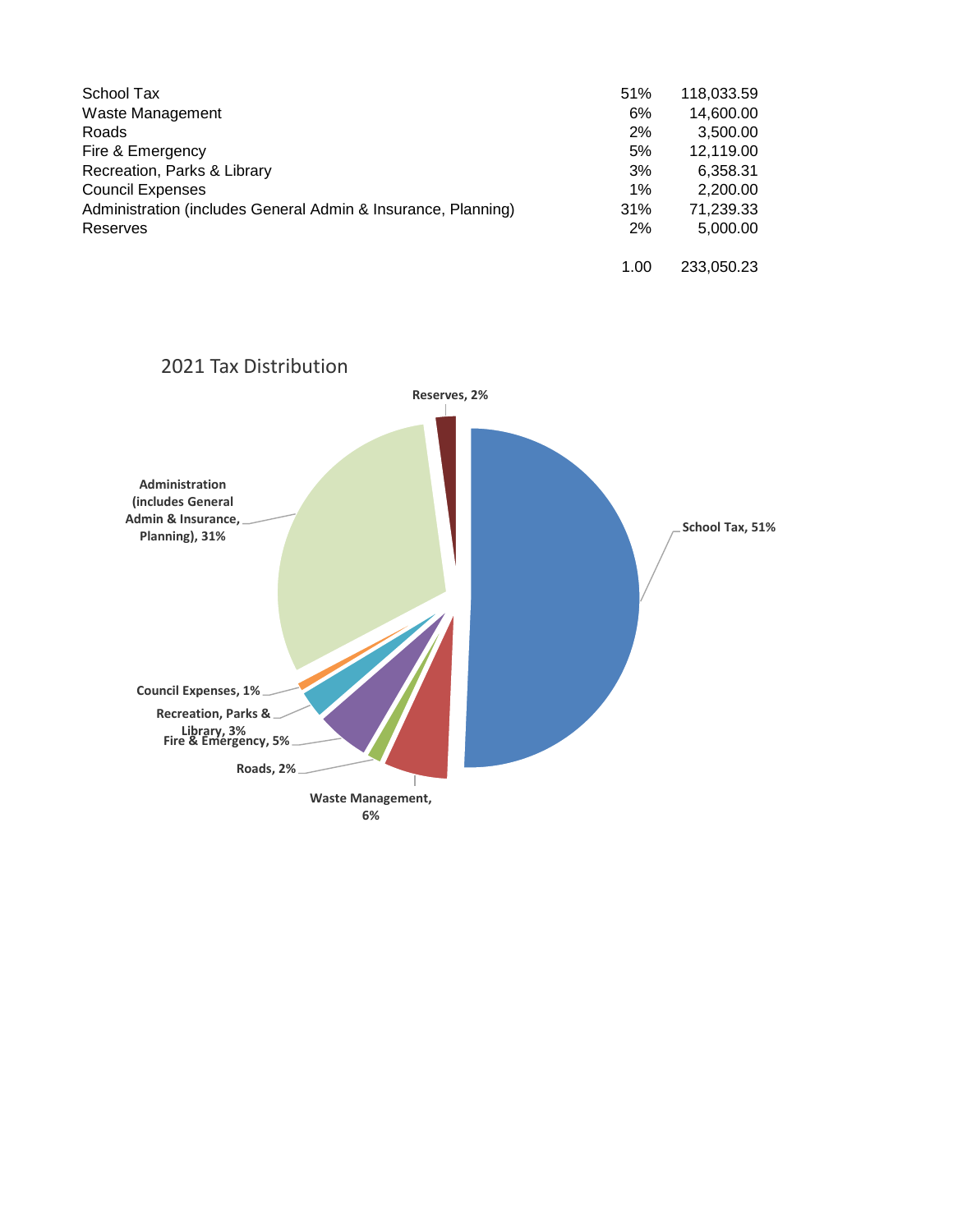| SUMMER VILLAGE OF GHOST LAKET<br>2022 Interim Budget - March 12, 2022 | 2021                         | 2021 ACTUAL            | 2022                          | <b>Difference</b><br>2022 Budget vs |                                                                                              | 2023           | <b>Operating Multi-Year</b><br>2024 |    |
|-----------------------------------------------------------------------|------------------------------|------------------------|-------------------------------|-------------------------------------|----------------------------------------------------------------------------------------------|----------------|-------------------------------------|----|
|                                                                       | <b>Budget</b>                | as of October 31, 2020 | <b>Budget</b>                 | 2021 Budget Comments                |                                                                                              | <b>Budget</b>  | <b>Budget</b>                       |    |
| <b>Operating Budget</b>                                               |                              |                        |                               |                                     |                                                                                              |                |                                     |    |
| <b>REVENUES</b>                                                       |                              |                        |                               |                                     |                                                                                              |                |                                     |    |
| <b>TAXES</b>                                                          |                              |                        |                               |                                     |                                                                                              |                |                                     |    |
| <b>Taxes collected for Municipal Purposes</b>                         |                              |                        |                               |                                     |                                                                                              |                |                                     |    |
|                                                                       |                              |                        |                               |                                     | This number is based on the 2021 Property                                                    |                |                                     |    |
|                                                                       |                              |                        |                               |                                     | Assessment Audit identifying \$50,934,750 as the                                             |                |                                     |    |
|                                                                       |                              |                        |                               |                                     | total Residential assessment value, an increase                                              |                |                                     |    |
|                                                                       | 105830                       |                        |                               |                                     | of more than \$6,000,000 from the interim budget                                             |                | 11%                                 |    |
| Municipal Residential Tax Levy<br>Municipal Linear Tax Levy           | 146                          | 106,314<br>153         | 112,378<br>135                | 6,548<br>$-11$                      | amount<br><b>Overall Tax Increase</b>                                                        | 124,213<br>135 | 128,579<br>121                      | 4% |
| Sub-total:                                                            | 105,976                      | 106,468                | 112,512                       | 6,537                               | 2.9%                                                                                         | 124,348        | 128,700                             |    |
|                                                                       |                              |                        |                               |                                     |                                                                                              |                |                                     |    |
| <b>Taxes collected for School Board Requisitions</b>                  |                              |                        |                               |                                     |                                                                                              |                |                                     |    |
| Linear Tax Levy (for residential)                                     | 218                          | 228                    | 218                           | $\mathbf 0$                         |                                                                                              | 218            | 218                                 |    |
|                                                                       |                              |                        |                               |                                     | This number is the same as 2021 while we await                                               |                |                                     |    |
|                                                                       |                              |                        |                               |                                     | confirmation from Municipal Affairs on these<br>totals. For now we have rolled over the 2021 |                |                                     |    |
| Public School Tax Levy                                                | 117,811                      | 117,837                | 117,811                       | $\mathbf 0$                         | amount.                                                                                      | 121,345        | 124,986                             |    |
| Designated Industrial                                                 | 5                            | 5                      | 5                             | 0                                   |                                                                                              | 5              | 5                                   |    |
| Over / Under Levy - prior years                                       |                              |                        |                               | 0                                   | <b>School Requsition Increase</b>                                                            |                |                                     |    |
| Sub-total:                                                            | 118,034                      | 118,070                | 118,034                       | $\mathbf 0$                         | 0.0%                                                                                         | 121,568        | 125,208<br>3%                       | 3% |
| <b>TOTAL Taxes Collected for all Purposes</b>                         | 224,009                      | 224,538                | 230,546                       | 6,537                               | <b>Municipal Portion</b><br>6.1%                                                             | 245,916        | 7%<br>253,908                       | 3% |
| <b>NET TAXES FOR MUNICIPAL PURPOSES</b>                               | 105,976                      | 106,468                | 112,512                       | 6,537                               |                                                                                              | 124,348        | 128,700                             |    |
| <b>OTHER General Municipal Revenues</b>                               |                              |                        |                               |                                     |                                                                                              |                |                                     |    |
| Investment Income                                                     | 500                          | 474                    | 500                           | 0                                   |                                                                                              | 500            | 500                                 |    |
| Penalties and Costs of Taxes                                          | $\overline{0}$               |                        | $\bf{0}$                      | $\Omega$                            |                                                                                              |                |                                     |    |
| User Fees and Sale of Goods                                           | 70                           | 175                    | 70                            |                                     | 0 tax certificates                                                                           | 70             | 70                                  |    |
| Other Income                                                          | 45,000                       |                        | 48,000                        |                                     | 3,000 golf greens funded by MSI - Capital projects                                           |                |                                     |    |
| Grants                                                                | $\Omega$                     |                        | $\mathbf{0}$                  | $\Omega$                            |                                                                                              |                |                                     |    |
| <b>Transfer from Reserves</b>                                         | 29,000                       | $\mathbf 0$            | 22,000                        |                                     | -7,000 waterfront annexation                                                                 |                |                                     |    |
| <b>Transfer from Capital</b>                                          |                              | $\mathbf 0$            |                               | 0                                   |                                                                                              |                |                                     |    |
| Sub-total:                                                            | 74,570                       | 649                    | 70,570                        | $-4,000$                            |                                                                                              | 570.00         | 570.00                              |    |
| <b>GRANTS - Provincial</b>                                            |                              |                        |                               |                                     |                                                                                              |                |                                     |    |
| <b>Recreational Grants</b>                                            | $\overline{0}$               | $\mathbf 0$            | $\mathbf 0$                   | $\mathbf 0$                         |                                                                                              |                |                                     |    |
| Admin Grants                                                          | 7,832                        | 7,172                  | 7,172                         |                                     | -660 2022 MSI operating Grant                                                                |                |                                     |    |
| <b>Planning Grants</b>                                                | $\mathbf 0$                  | $\mathbf 0$            | $\mathbf{0}$                  | $\mathbf 0$                         |                                                                                              |                |                                     |    |
| <b>Fire Grants</b>                                                    | $\overline{0}$               | $\mathbf 0$            | $\mathbf 0$                   | $\mathbf 0$                         |                                                                                              |                |                                     |    |
| <b>Transportation Grants</b><br>Sub-total:                            | $\Omega$<br>7,832            | $\mathbf 0$<br>7,172   | $\mathbf{0}$<br>7,172         | $\mathbf 0$<br>$-660$               |                                                                                              | 0.00           | 0.00                                |    |
|                                                                       |                              |                        |                               |                                     |                                                                                              |                |                                     |    |
| <b>OPERATING REVENUES - Parks &amp; Rec.</b>                          |                              |                        |                               |                                     |                                                                                              |                |                                     |    |
| Regatta Income                                                        | $\mathbf 0$                  | 1,422                  | $\mathbf 0$                   | $\mathbf 0$                         |                                                                                              |                |                                     |    |
| Miscell. Parks/Rec income                                             | $\mathbf 0$                  | $\mathbf 0$            | $\mathbf 0$                   | 0                                   |                                                                                              |                |                                     |    |
| <b>Transfer from Reserves</b><br>Sub-total:                           | $^{\circ}$<br>$\overline{0}$ | $\mathbf 0$<br>1,422   | $\mathbf 0$<br>$\overline{0}$ | 0<br>$\overline{0}$                 |                                                                                              | 0.00           | 0.00                                |    |
|                                                                       |                              |                        |                               |                                     |                                                                                              |                |                                     |    |
| <b>Total Municipal Revenues (net of Requisitions)</b>                 | 188,378                      | 115,711                | 190,254                       | 1,877                               |                                                                                              | 124,918        | 129,270                             |    |
|                                                                       |                              |                        |                               |                                     |                                                                                              |                |                                     |    |
| <b>TOTAL INCOME (including Requisitions)</b>                          | 306,411                      | 233,781                | 308,288                       | 1,877                               |                                                                                              | 246,486        | 254,478                             |    |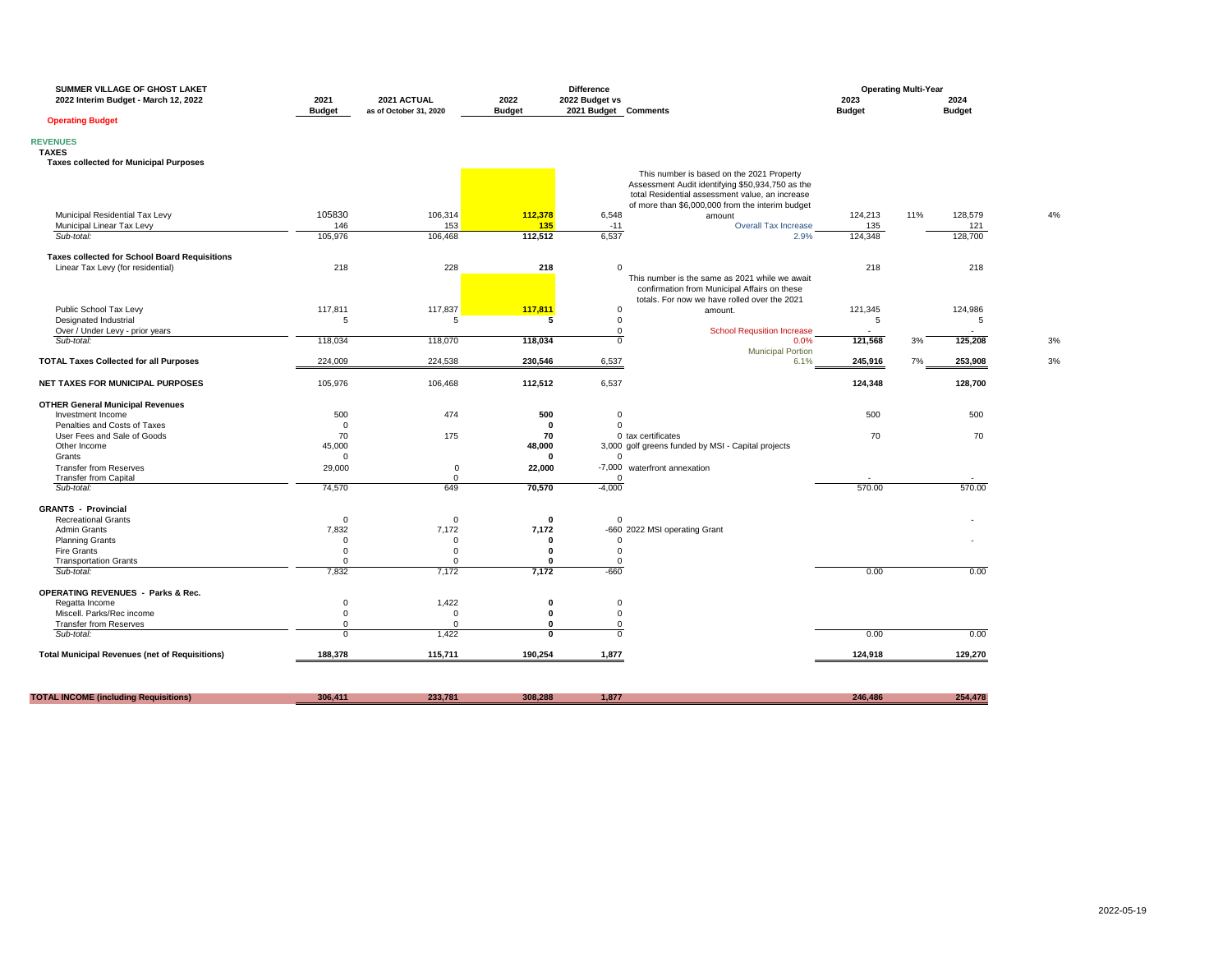| SUMMER VILLAGE OF GHOST LAKET                                   |                       |                                       |                       | <b>Difference</b>                      |                                                                                                                                                                                                                                    | <b>Operating Multi-Year</b> |                           |
|-----------------------------------------------------------------|-----------------------|---------------------------------------|-----------------------|----------------------------------------|------------------------------------------------------------------------------------------------------------------------------------------------------------------------------------------------------------------------------------|-----------------------------|---------------------------|
| 2022 Interim Budget - March 12, 2022                            | 2021<br><b>Budget</b> | 2021 ACTUAL<br>as of October 31, 2020 | 2022<br><b>Budget</b> | 2022 Budget vs<br>2021 Budget Comments |                                                                                                                                                                                                                                    | 2023<br><b>Budget</b>       | 2024<br><b>Budget</b>     |
| <b>EXPENSES</b>                                                 |                       |                                       |                       |                                        |                                                                                                                                                                                                                                    |                             |                           |
| <b>Garbage Removal</b>                                          |                       |                                       |                       |                                        |                                                                                                                                                                                                                                    |                             |                           |
| <b>Contracted Services</b>                                      | 14,879                | 11,482                                | 14,100                | $-779$                                 |                                                                                                                                                                                                                                    | 14,523                      | 14,959                    |
| <b>Recycling Services</b>                                       |                       |                                       |                       | $\mathsf 0$                            |                                                                                                                                                                                                                                    | $\sim$                      |                           |
|                                                                 |                       |                                       | 0                     |                                        |                                                                                                                                                                                                                                    |                             | in 1                      |
| Goods                                                           | 0                     | $\Omega$                              |                       | $\mathbf 0$                            |                                                                                                                                                                                                                                    |                             |                           |
| <b>Contracted Mtce</b>                                          | 500                   |                                       | 500                   |                                        | 0 Clean up waste site area - no change from 2021                                                                                                                                                                                   | 525                         | 541                       |
| Sub-total                                                       | 15,379                | 11,482                                | 14,600                | $-779$                                 |                                                                                                                                                                                                                                    | 15,048                      | 15,499                    |
| Roads, streets, sidewalks, lighting                             |                       |                                       |                       |                                        |                                                                                                                                                                                                                                    |                             |                           |
| Maintenance                                                     | 1,000                 | $\mathbf 0$                           | 1,000                 |                                        | 0 No change in maintenance budget from 2021                                                                                                                                                                                        | 1,030                       | 1,061                     |
| <b>Contracted Services</b>                                      | 2,000                 | 2,650                                 | 500                   | $-1,500$                               |                                                                                                                                                                                                                                    | 515                         | 530                       |
| Goods                                                           | 900                   | 1,161                                 | 2,000                 |                                        | 1,100 road crush / signs                                                                                                                                                                                                           | 2,060                       | 2,122                     |
| Depreciation Expense Common Services                            | 1,354                 | 1,354                                 | 1,354                 | $\mathbf 0$                            |                                                                                                                                                                                                                                    | 1,395                       | 1,437                     |
| Depreciation Expense Roads                                      | 27,283                | 27,283                                | 27,283                | 0                                      |                                                                                                                                                                                                                                    | 28,101                      | 28,945                    |
| Depreciation Expense Water                                      | 57                    | 57                                    | 57                    | $\mathbf 0$                            |                                                                                                                                                                                                                                    | 59                          | 61                        |
| Transfer to Reserves                                            | $\Omega$              | $\Omega$                              | $\Omega$              | $\mathbf 0$                            |                                                                                                                                                                                                                                    |                             |                           |
| Sub-total                                                       | 32,594                | 32,505                                | 32,194                | $-400$                                 |                                                                                                                                                                                                                                    | 33,160                      | 34,155                    |
| Waterfront                                                      |                       |                                       |                       |                                        |                                                                                                                                                                                                                                    |                             |                           |
| Contracted Maintenance (operating)                              |                       |                                       |                       | $\mathbf{0}$                           |                                                                                                                                                                                                                                    |                             |                           |
| Professional fees                                               | 2,000                 | $\overline{\mathbf{0}}$               | 2,000                 |                                        | 0 dock expansion studies                                                                                                                                                                                                           |                             |                           |
| <b>Depreciation Expense</b>                                     | 97                    | 97                                    | 97                    | $\mathbf 0$                            |                                                                                                                                                                                                                                    | 97                          | 97                        |
| Waterfront                                                      | 2,097                 | 97                                    | 2,097                 | $\mathbf 0$                            |                                                                                                                                                                                                                                    | 97                          | 97                        |
|                                                                 |                       |                                       |                       |                                        |                                                                                                                                                                                                                                    |                             |                           |
| <b>Public Policing</b><br>Provincial police funding requisition | 4,628                 | $\mathbf 0$                           | 6,167                 | 1,539                                  |                                                                                                                                                                                                                                    | 9,256                       | 9,256                     |
|                                                                 |                       |                                       |                       |                                        |                                                                                                                                                                                                                                    |                             |                           |
| <b>Fire Prevention</b>                                          |                       |                                       |                       |                                        |                                                                                                                                                                                                                                    |                             |                           |
| Insurance                                                       | 2,767                 | 2,212                                 | 2,212                 |                                        | -555 Property & Vehicles                                                                                                                                                                                                           | 2,278                       | 2,347                     |
| Training                                                        |                       | $\mathbf 0$                           |                       | $\mathbf 0$                            |                                                                                                                                                                                                                                    |                             |                           |
| Equip. Maint & Repairs - Building                               | 1,500                 | $\mathbf 0$                           | 1,000                 | $-500$                                 |                                                                                                                                                                                                                                    | 1,030                       | 1,061                     |
| Equip. Maint. & Repairs - Equipment                             | 500                   | 535                                   | 500                   | $\mathbf 0$                            |                                                                                                                                                                                                                                    | 515                         | 530                       |
| Goods                                                           | 500                   | $\Omega$                              | 500                   | $\mathbf 0$                            |                                                                                                                                                                                                                                    | 515                         | 530                       |
| Fuel, filters, etc                                              | 300                   | 113                                   | 300                   |                                        | 0 No change in budget amounts from 2021                                                                                                                                                                                            | 309                         | 318                       |
| Utilities                                                       | 2,068                 | 1,809                                 | 2,068                 | $\mathbf 0$                            |                                                                                                                                                                                                                                    | 2,130                       | 2,194                     |
| Vehicle Registration and Inspections                            | 200                   | $\overline{0}$                        | 200                   | $\mathbf 0$                            |                                                                                                                                                                                                                                    | 206                         | 212                       |
| <b>Emergency Operations Centre</b>                              | 500                   | 25                                    | 2,000                 | 1,500                                  |                                                                                                                                                                                                                                    |                             | 100                       |
| <b>Fire Services</b>                                            | 3,339                 | 3,345                                 | 3.339                 |                                        | 0 Fire Service Agreement with MD Bighorn                                                                                                                                                                                           | 3,332                       | 3.332                     |
| <b>Depreciation Expense</b>                                     | 17,481                | 17,481                                | 17,481                | $\mathbf 0$                            |                                                                                                                                                                                                                                    | 18,005                      | 18,546                    |
| <b>Transfer to Reserves</b>                                     |                       | $\Omega$                              | 0                     | $^{\circ}$                             |                                                                                                                                                                                                                                    | $\sim$                      | $\sim$                    |
| Sub-total                                                       | 29,155                | 25,520                                | 29,600                | 445                                    |                                                                                                                                                                                                                                    | 28,321                      | 29.171                    |
|                                                                 |                       |                                       |                       |                                        |                                                                                                                                                                                                                                    |                             |                           |
| Library<br>Materials, Goods, Services                           | 100                   | $\mathbf 0$                           | 100                   | $\mathbf 0$                            |                                                                                                                                                                                                                                    | 103                         | 106                       |
| <b>Transfer to Reserves</b>                                     | $\overline{0}$        |                                       | $\mathbf 0$           | $\mathbf{0}$                           |                                                                                                                                                                                                                                    |                             |                           |
| <b>Depreciation Expense</b>                                     | 62                    | 62                                    | 62                    | $\mathbf{0}$                           |                                                                                                                                                                                                                                    | 62                          | 62                        |
|                                                                 |                       |                                       |                       |                                        |                                                                                                                                                                                                                                    |                             |                           |
| <b>System Fees</b><br>Sub-total:                                | 881<br>1,042          | 881<br>943                            | 881<br>1,042          | $\mathbf 0$                            | 0 10.74 PER CAPITA                                                                                                                                                                                                                 | 881<br>1,046                | 907<br>1,076              |
|                                                                 |                       |                                       |                       |                                        |                                                                                                                                                                                                                                    |                             |                           |
| <b>Recreation / Parks</b>                                       |                       |                                       |                       |                                        |                                                                                                                                                                                                                                    |                             |                           |
| <b>Contracted Mtce</b>                                          | 46,000                | 25,483                                | 20,517                |                                        | -25,483 Repairs / and golf greens                                                                                                                                                                                                  | 32,575                      | 2,652                     |
| Lease                                                           | 1,000                 | 1,000                                 | 1,000                 |                                        | 0 TransAlta Lease                                                                                                                                                                                                                  | 1,030                       | 1,061                     |
| Materials, Goods & Services                                     | 2,500                 | 1,666                                 | 2,500                 |                                        | 0 Playground repairs expenditure                                                                                                                                                                                                   | 1,000                       | 1,000                     |
| <b>Rec Committee Expenses</b>                                   |                       |                                       |                       | $\mathbf{0}$                           |                                                                                                                                                                                                                                    |                             | $\sim$                    |
| <b>Community Association Grant</b>                              | 1,500                 | 1,500                                 | 1,500                 |                                        | 0 Annual - one time grant                                                                                                                                                                                                          | 1,545                       | 1,591                     |
| Regatta Expenses                                                |                       | 1,250                                 |                       | $\mathbf{0}$                           |                                                                                                                                                                                                                                    |                             |                           |
| Insurance                                                       | 580                   | 580                                   | 580                   |                                        | 0 facility & equipment<br>2 Summer Students. 7.5 hours/day * 5 days/week<br>* \$36/hour combined wage * 16 weeks total.<br>Please note that we will be required to pay only a<br>combined \$3600 after grant applications to cover | 598                         | 616                       |
| Summer Employee                                                 | 4,733                 | 3,440                                 | 17,280                |                                        | 12.547 the major portion                                                                                                                                                                                                           | 17,798                      | 18,332 Numbers not update |
| <b>Contracted Services</b>                                      | 1,500                 | 2,869                                 | 2,000                 |                                        |                                                                                                                                                                                                                                    | 2,060                       | 2,122                     |
| Depreciation                                                    | 2,608                 | 2,608                                 | 2,608                 | 0                                      | 500 Weed control/Inspection                                                                                                                                                                                                        | 2,686                       | 2,767                     |
| <b>Transfer to Reserves</b>                                     | $\Omega$              |                                       | $\mathbf{0}$          | $\Omega$                               |                                                                                                                                                                                                                                    |                             |                           |
| Sub-total                                                       | 60,421                | 40,395                                | 47,986                | $-12,435$                              |                                                                                                                                                                                                                                    | 59.292                      | 30,141                    |
|                                                                 |                       |                                       |                       |                                        |                                                                                                                                                                                                                                    |                             |                           |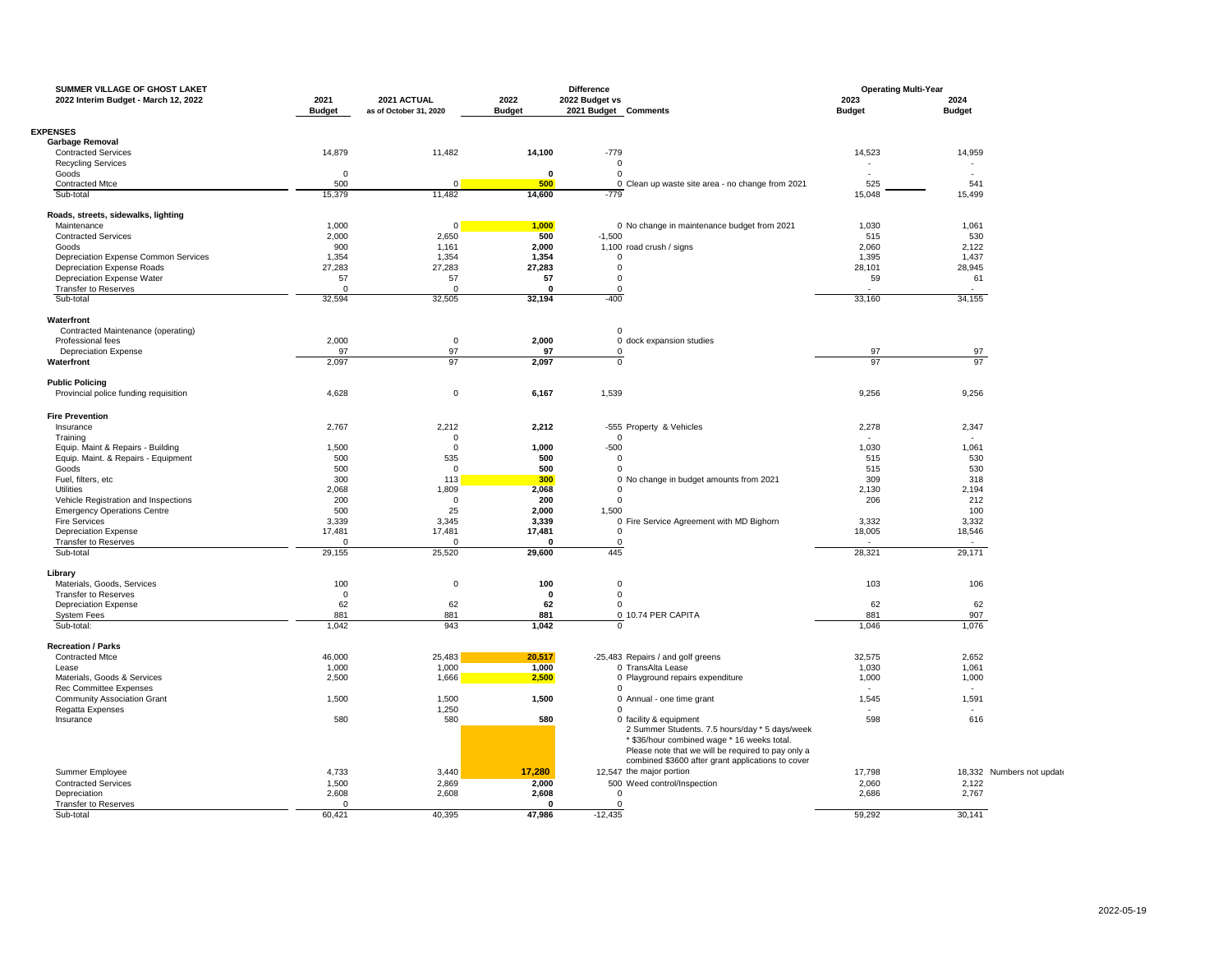| SUMMER VILLAGE OF GHOST LAKET                       |               |                        |                         | <b>Difference</b>    |                                                          | <b>Operating Multi-Year</b> |               |                       |
|-----------------------------------------------------|---------------|------------------------|-------------------------|----------------------|----------------------------------------------------------|-----------------------------|---------------|-----------------------|
| 2022 Interim Budget - March 12, 2022                | 2021          | 2021 ACTUAL            | 2022                    | 2022 Budget vs       |                                                          | 2023                        | 2024          |                       |
| <b>Professional Contract Services</b>               | <b>Budget</b> | as of October 31, 2020 | <b>Budget</b>           | 2021 Budget Comments |                                                          | <b>Budget</b>               | <b>Budget</b> |                       |
|                                                     |               |                        |                         |                      |                                                          |                             |               |                       |
| <b>Assessment Services</b>                          | 4,700         | 4,664                  | 4,781                   | 81                   |                                                          | 4,900                       | 4,900         |                       |
| <b>Audit Services</b>                               | 5,500         | $\overline{0}$         | 15,000                  |                      | 9,500 Higher due to having to complete financial stateme | 15,450                      | 15,914        |                       |
| <b>GIS Services</b>                                 | 515           | 515                    | 515                     | $\Omega$             |                                                          | 515                         | 523           |                       |
| <b>Planning Services</b>                            | 26,500        | 2,925                  | 5,000                   |                      | -21,500 Dev Officer                                      | 1,100                       |               | 11,100 Land Use Bylaw |
| Sub-total:                                          | 37,215        | 8.104                  | 25,296                  | $-11.919$            |                                                          | 21.965                      | 32.436        |                       |
| <b>Insurance - AUMA</b>                             | 1,861         | 1,861                  | 1,861                   |                      | 0 liability insurance, crime                             | 1,954                       | 2,052         |                       |
| <b>Council Expenses</b>                             |               |                        |                         |                      |                                                          |                             |               |                       |
| Honourariums                                        | 1,500         | 0                      | 1,500                   |                      | 0 \$500 each per year                                    | 1,500                       | 1,500         |                       |
| Meeting expenses                                    | 500           | 263                    | 500                     |                      | 0 rent, incidental costs                                 | 350                         | 350           |                       |
| Council expenses - other                            | 200           | 121                    | 200                     | 0                    |                                                          | 200                         | 200           |                       |
| Sub-total:                                          | 2,200         | 384                    | 2,200                   | $\overline{0}$       |                                                          | 2,050                       | 2,050         |                       |
| <b>General Administration</b>                       |               |                        |                         |                      |                                                          |                             |               |                       |
|                                                     |               |                        |                         |                      | CAO (40,560) + Finance Manager (5,408) +                 |                             |               |                       |
| <b>Administrative Services</b>                      | 28,994        | 24,008                 | 55,162                  |                      | 26,168 Planning and Development Technologist (9,194)     | 56,817                      | 58,521        |                       |
| Assoc. and Membership Fees                          | 2,044         | 1,820                  | 2,044                   |                      | 0 AUMA, ASVA, FCM, CFPA                                  | 2,106                       | 2.169         |                       |
| Service Fees and IT                                 | 400           | 573                    | 600                     |                      | 200 web service, cloud storage, domain, software         | 366                         | 366           |                       |
| <b>Bank Service Charges</b>                         | 50            | 21                     | 50                      | 0                    |                                                          | 52                          | 53            |                       |
| Photocopies & Printing                              | 720           | 482                    | 720                     | $\Omega$             |                                                          | 742                         | 764           |                       |
| Office Equipment, maintenance, upgrades             | 100           | 71                     | 100                     | $\Omega$             |                                                          | 103                         | 106           |                       |
| General Legal                                       | $\Omega$      | $\Omega$               | O                       | $\Omega$             |                                                          | $\mathbf{r}$                | ÷.            |                       |
| <b>Bylaw enforcement</b>                            | $\Omega$      | $\mathbf 0$            | $\Omega$                | $\Omega$             |                                                          |                             | ä,            |                       |
| Mileage charges                                     | 1,611         | 1,024                  | 1,611                   |                      | 0 6 meetings + 6 additional meetings, events             | 1,659                       | 1,709         |                       |
| Postage & Courier                                   | 500           | 261                    | 500                     | $\Omega$             |                                                          | 515                         | 530           |                       |
| <b>Land Titles</b>                                  | 50            | 20                     | 50                      |                      |                                                          | 52                          | 53            |                       |
| Stationary and consumables                          | 600           | 378                    | 360                     |                      | -240 Business card expenses of \$500 for 2022            | 371                         | 382           |                       |
| Election                                            | 1,500         | $\overline{0}$         | $\overline{\mathbf{0}}$ |                      | -1,500 No election for this year                         | 400                         | 400           |                       |
| Telephone & Fax                                     | 840           | 700                    | 840                     |                      |                                                          | 865                         | 891           |                       |
| Workers Compensation Insur.                         | 486           | 575                    | 1,944                   |                      | 1,458 CAO + Finance Manager + Policy Manager + Sum       | 2,002                       | 2,062         |                       |
| <b>Depreciation Expense</b>                         | 86            | 86                     | 86                      | $\Omega$             |                                                          | 89                          | 91            |                       |
| <b>Transfer to Reserves</b>                         | 7,832         | $\Omega$               | 7,172                   |                      | -660 MSI equivilent                                      | 7,172                       | 7,172         |                       |
| Sub-total:                                          | 45,813        | 30,019                 | 71,239                  | 25,426               |                                                          | 73,309                      | 75,270        |                       |
| <b>Total VILLAGE Operating Expenditures</b>         | 232,406       | 151,311                | 234,283                 | 1,877                |                                                          | 236,243                     | 221,947       |                       |
| Transfer to Summer Village Capital Program          | 5,000         | 5,000                  | 5,000                   |                      | fund capital projects/res.                               | 5,000                       | 5,000         |                       |
| Non-cash depreciation offset                        | $-49,028$     | $\mathbf 0$            | $-49,028$               |                      |                                                          | $-50,495$                   | $-52,005$     |                       |
|                                                     |               |                        |                         |                      |                                                          |                             |               |                       |
| <b>TOTAL Village Expenditures and Transfers</b>     | 188,378       | 156,311                | 190,254                 |                      |                                                          | 190,748                     | 174,942       |                       |
| <b>Requisitions</b>                                 |               |                        |                         |                      |                                                          |                             |               |                       |
| Public School Board                                 | 100,882       | 88,522                 | 100,882                 |                      |                                                          | 103,909                     | 107,026       |                       |
| Excess collection                                   |               |                        |                         |                      |                                                          |                             |               |                       |
| Designated Industrial (DI)                          | 5             |                        | 5                       |                      |                                                          | 5                           | 5             |                       |
| Separate School Board                               | 17,146        | 4,287                  | 17,146                  |                      |                                                          | 17,661                      | 18,191        |                       |
| Sub-total:                                          | 118.034       | 92,808                 | 118,034                 |                      |                                                          | 121,574                     | 125,222       |                       |
| <b>TOTAL EXPENSES, Transfers &amp; Requisitions</b> | 306,411       | 249,119                | 308,288                 |                      |                                                          | 312,322                     | 300,163       |                       |
| <b>Budgeted Gain or (Loss)</b>                      | $\mathbf{0}$  | $-15.338$              | $\mathbf{0}$            |                      |                                                          | $-65.837$                   | $-45.686$     |                       |

**Capital Budget**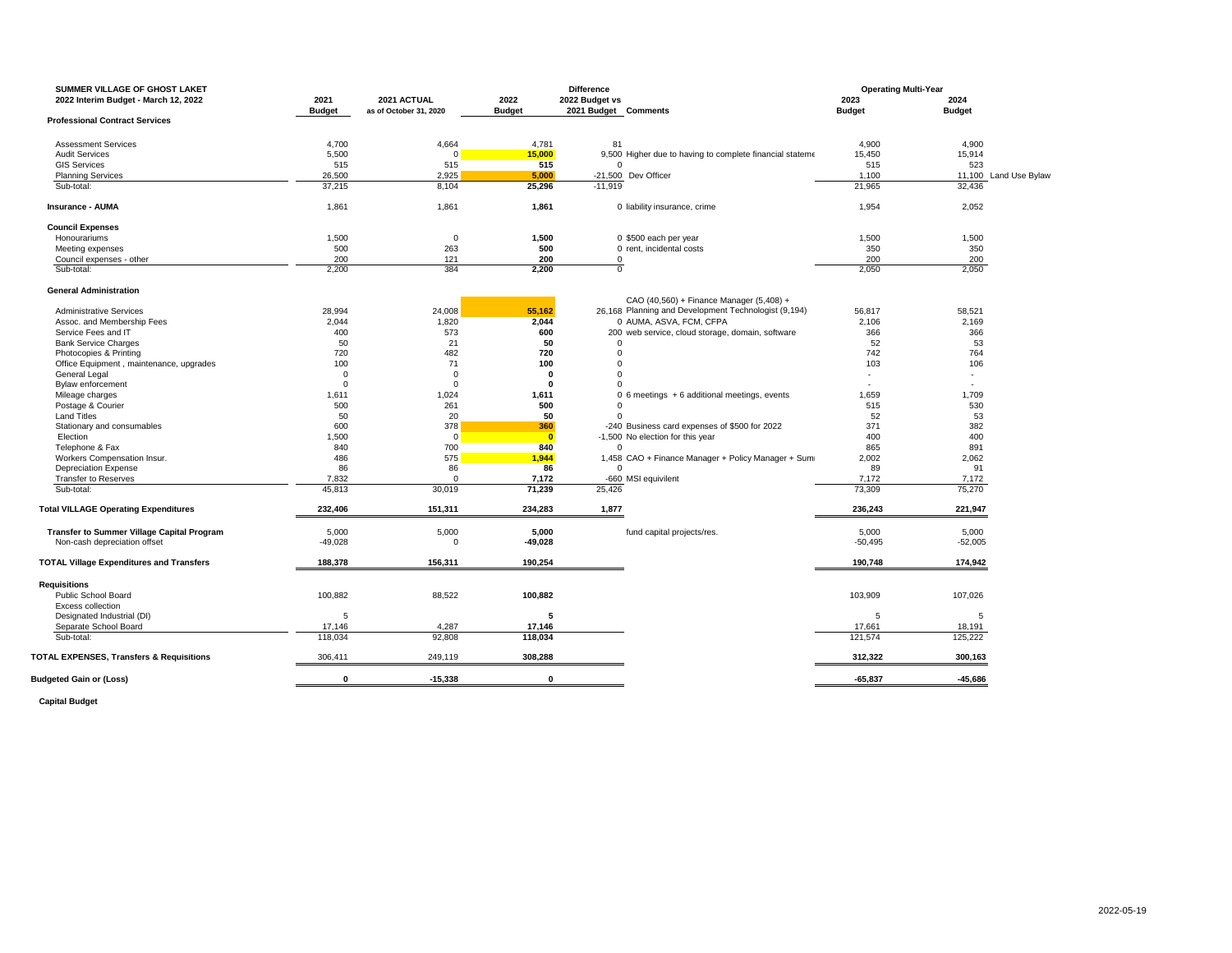| SUMMER VILLAGE OF GHOST LAKET<br>2022 Interim Budget - March 12, 2022 | 2021<br><b>Budget</b> | 2021 ACTUAL<br>as of October 31, 2020 |   | 2022<br><b>Budget</b> | <b>Difference</b><br>2022 Budget vs |           | 2021 Budget Comments                        | 2023<br><b>Budget</b> | <b>Operating Multi-Year</b><br>2024<br><b>Budget</b> |
|-----------------------------------------------------------------------|-----------------------|---------------------------------------|---|-----------------------|-------------------------------------|-----------|---------------------------------------------|-----------------------|------------------------------------------------------|
| <b>FINANCES ACQUIRED (Capital Revenues)</b>                           |                       |                                       |   |                       |                                     |           |                                             |                       |                                                      |
| Disposal of Fixed Assets                                              | 0                     |                                       |   |                       | 0                                   |           |                                             |                       |                                                      |
| <b>Contributed Capital</b>                                            |                       |                                       |   |                       |                                     |           |                                             |                       |                                                      |
| Short term borrowing                                                  | $\Omega$              |                                       |   |                       |                                     |           |                                             | 54,691                |                                                      |
| Return on Investments                                                 | 625                   |                                       |   | 625                   |                                     |           |                                             |                       |                                                      |
| Prov Grants                                                           | $\Omega$              |                                       |   |                       |                                     |           |                                             |                       |                                                      |
| Prov Grants - FGT                                                     | 9,691                 |                                       |   | 9,691                 |                                     |           | 0 Federal Gas Tax                           |                       |                                                      |
| Prov Grants - MSI Operating                                           | 7,832                 |                                       |   | 7,832                 |                                     |           |                                             |                       |                                                      |
| Prov Grants - MSI                                                     | 45,000                |                                       |   | 45,000                |                                     |           | 0 Golf Course - MSI                         |                       |                                                      |
| <b>Transfer from Operating</b>                                        | 5,000                 |                                       |   | 5,000                 |                                     |           | 0 Annual Contribution                       |                       |                                                      |
| <b>Transfer from Reserves</b>                                         | 27,000                |                                       |   | 8,050                 |                                     |           | -18.950 dock expansion permits & Annexation |                       |                                                      |
| <b>TOTAL FINANCES ACQUIRED</b>                                        | 95,148                |                                       | O | 76,198                |                                     | $-18,950$ |                                             |                       |                                                      |
| <b>FINANCES APPLIED (Capital Expenditures)</b>                        |                       |                                       |   |                       |                                     |           |                                             |                       |                                                      |
| Public Boat Launch                                                    | $\Omega$              |                                       |   |                       |                                     | $\Omega$  |                                             |                       |                                                      |
| Golf Course                                                           | 45,000                |                                       |   | 25,000                |                                     | $-20,000$ |                                             |                       |                                                      |
| Waterfront Annexation (look at invoice for amount booked for 20       | 25,000                |                                       |   | 6,050                 |                                     | $-18,950$ |                                             |                       |                                                      |
| Water resevoir                                                        |                       |                                       |   |                       |                                     |           |                                             |                       |                                                      |
| Playground upgrade                                                    |                       |                                       |   |                       |                                     |           | 0 Postponement until 2023                   |                       |                                                      |
| Fencing Upgrade                                                       |                       |                                       |   |                       |                                     |           |                                             |                       |                                                      |
| <b>Transfer to Operating</b>                                          | $\Omega$              |                                       |   |                       |                                     |           |                                             |                       |                                                      |
| <b>Transfer to Reserves</b>                                           | 7,832                 |                                       | 0 | 7,172                 |                                     |           | -660 MSI equivilent included                |                       |                                                      |
| <b>TOTAL FINANCES APPLIED</b>                                         | 77,832                |                                       |   | 38,222                |                                     | $-39,610$ |                                             |                       |                                                      |
| <b>NET CAPITAL</b>                                                    | 17,316                |                                       |   | 37,976                |                                     | 20,660    |                                             |                       |                                                      |